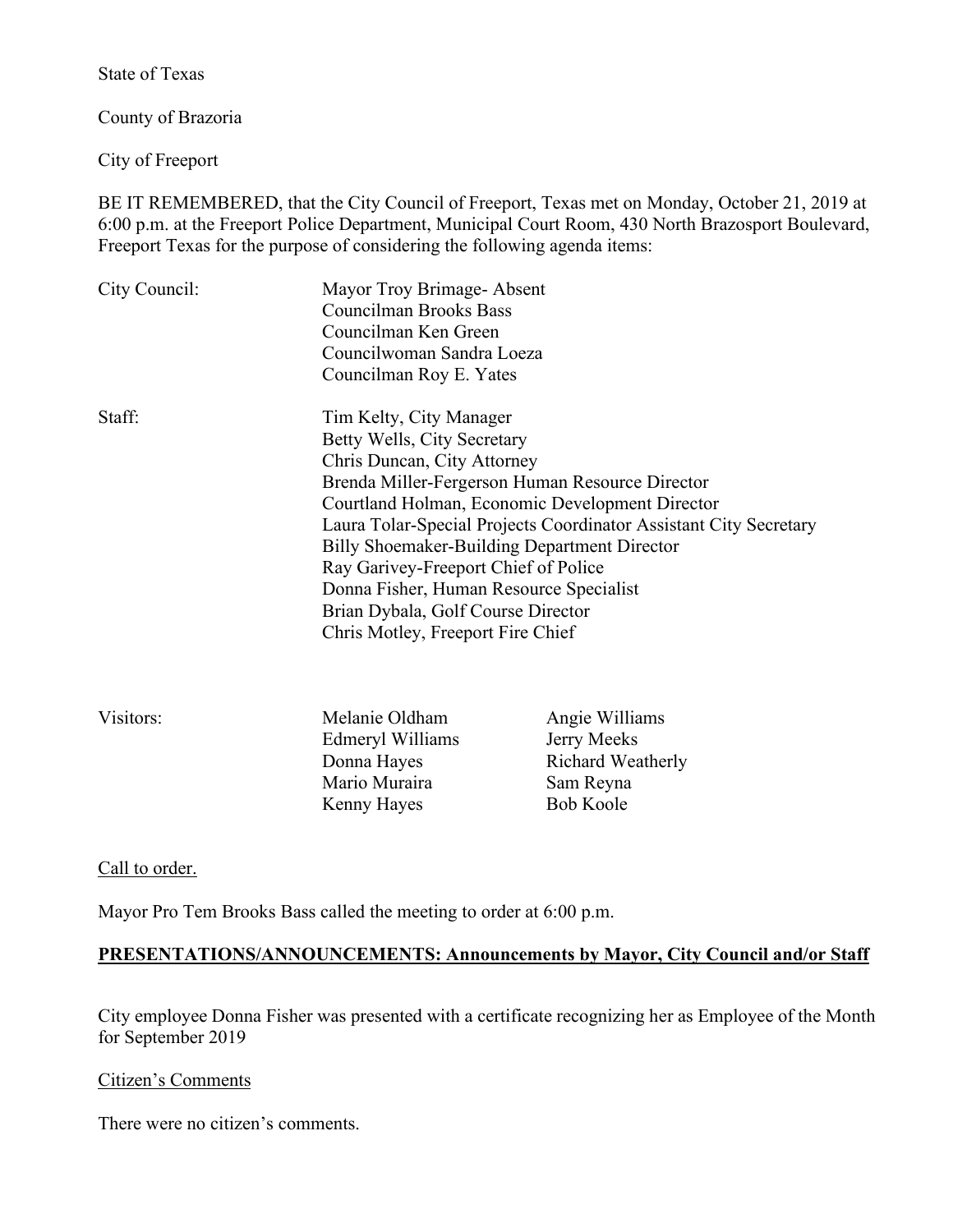# **CONSENT AGENDA:**

Consideration and possible action on the approval of City Council meeting minutes from October 21, 2019

Consideration of approving the Mayor and City Secretary to sign and attest a real estate lease agreement with Creative Design & Marketing for Suite 205 on 2<sup>nd</sup> floor of City Hall.

On a motion by Councilwoman Loeza, seconded by Councilman Yates, with all present voting "Aye", Council unanimously approved the Consent Agenda

# **REGULAR SESSION**

## Consideration of approving Freese and Nichols to study the Inflow and Infiltration of the sewer system.

Tim Kelty, City Manager presented to council the problems that the City has with our Infiltration and Inflow sewer system. He explained that infiltration occurs when the ground water rises above the level of pipes, and seeps into the pipes through cracks from the aging of infrastructure. Inflow is where you have surface water from storm water, and it makes its way into the pipes. The issue that the City has with infiltration and inflow is that during dry weather our waste water treatment plant handles about 750,000 gallons a day. During heavy wet weather that flow exceeds 5 million a day. The City has to make infrastructure improvements to our collection system. Mr. Kelty said his goal is to get a new plan and go before TCEQ, with Freese and Nichols and negotiate a new agreement which will give the City more time to deal with this problem. Brooks Bass asked that Mr. Richard Weatherly and Mr. McDonald from Freese and Nichols speak to Council and the public of the plan. Mr. Weatherly explained that there has been a lot of work done by Veolia. They will review the work that has been done and determine where the city has the biggest problems. This plan will be presented to TCEQ and negotiate a new schedule. Mr. McDonald with Freese and Nichols said this is a multi-year process. Freese and Nichols will build the City's Geographic Information System (GIS). This will be actual digital mapping of the City's waste water system. This will be done by the existing paper records that the City has. Freese and Nichols will review the work that has been done and determine where the city has the biggest problems. This plan will be presented to TCEQ and negotiate a new schedule. Brooks Bass asked if they will be working with Veolia, Mr. Weatherly said they will be working very closely with Veolia. Mr. Kelty said that there is money set for this project, and he also said that he is looking for potential sources for grant funding as well.

On a motion by Councilman Yates, seconded by Councilman Green, with all present voting "Aye", Council unanimously approved Freese and Nichols to study the Inflow and Infiltration of the sewer system.

#### Consideration of approving online sales, terms and conditions with PublicSurplus.com for online auction**.**

City Manager Tim Kelty presented to Council the approving of the online auction for the City's items that were previously declared surplus.

On a motion by Councilwoman Loeza and seconded by Councilman Yates with all present and voting "Aye" Council unanimously approved online sales, terms and conditions with PublicSurplus.com for online auction

Consideration of approving Ordinance No. 2019-2587 establishing a master fee schedule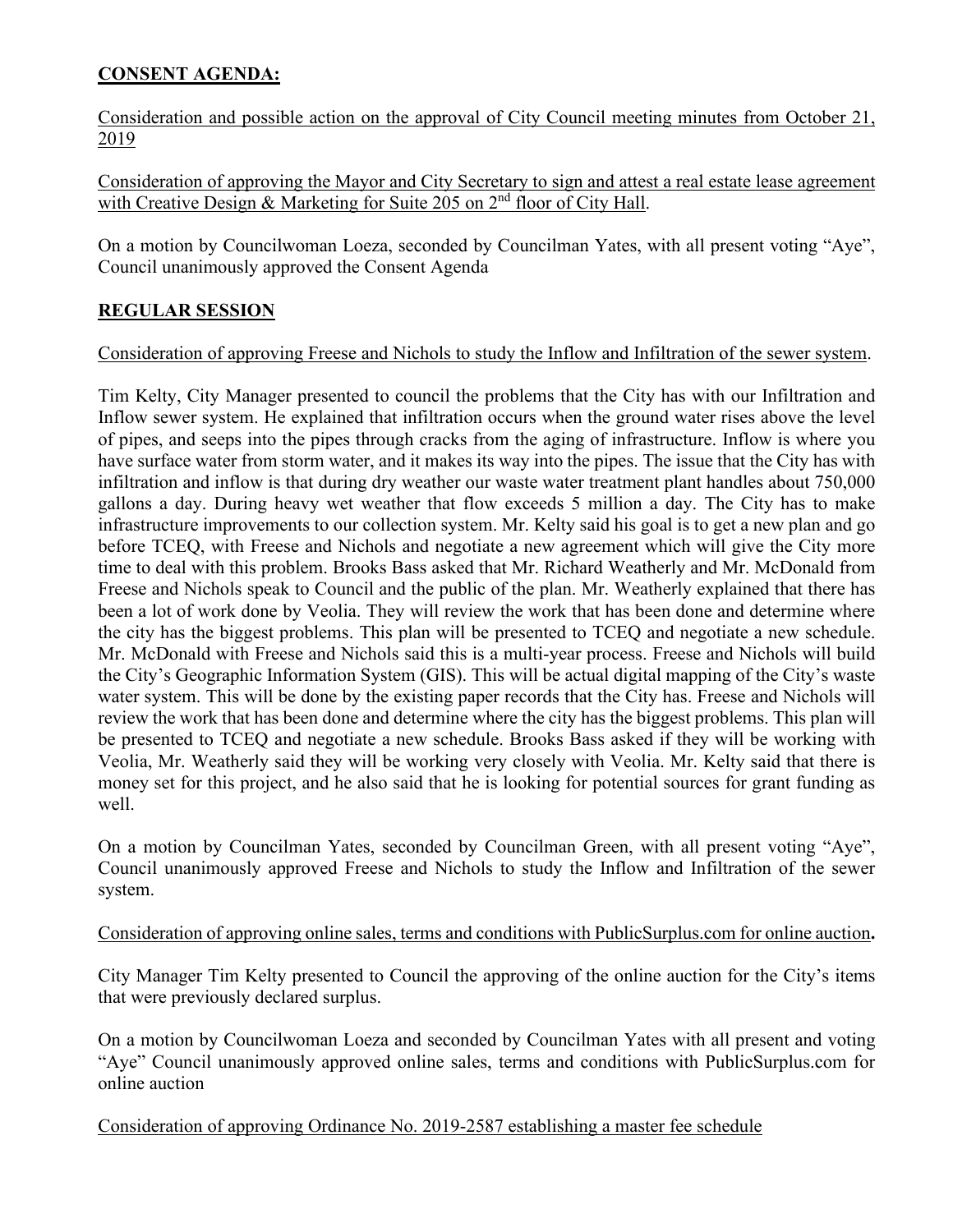Billy Shoemaker Building Department Director presented to Council Ordinance No. 2019-2587. He said that what this ordinance will do is take all the fees and put them all on one Master Fee Schedule. Tim Kelty said that one of the authorities of the City Council is to set fees within the City. There are a number of things that the City was charging fees for that had not been authorized by City Council. There was no kind of foundation for those fees being charged. All of these problems will be cleaned up through this ordinance. Brooks Bass asked City Attorney if he reviewed this and if he feels that this is prudent and necessary.

On a motion by Councilwoman Loeza and seconded by Councilman Green with all present and voting "Aye" Council unanimously approved Ordinance No. 2019-2587 establishing a master fee schedule.

## Consideration of approving Resolution No. 2019-2611 approving the master fee schedule.

Billy Shoemaker, Building Department Director, presented Council with possible action of a proposed Resolution No. 2019-2611. City Manager Tim Kelty explained to Council that this Master Fee schedule will list all the fees that are charged throughout the City. Mr. Kelty said the other thing about this is that if the City ever needs to change or adopt fees all that will need to be done is another similar type resolution. This will make it a lot cleaner and easier as time goes by. Councilman Bass asked about the fees that were being charged that were not approved by Council. He asked if the Master Fee list was published on our website. Mr. Kelty explained that some our fees such as food and beverage license fees were being under charged. Billy Shoemaker said that on the Building fees the City is now charging a per square foot. This was researched with other local cities and this is the method these cities use.

Councilman Bass asked if there are any significant changes that Council needs to be aware of. The only change from the Freeport Fire Department is the International Fire Code permitting, Fire Chief Motley said that we have never had the fees before.

Melanie asked about the golf course fees, she asked if the fess were increasing. Golf Course Director Brian Dybala said that the golf course has always had rates, but there has been no rate change in a few years. The new fee for a round of golf increased by five dollars. Ms. Oldham also asked about the erosion by the driving range and if the fees will go towards fixing this problem. Mr. Kelty said the golf course is supported by the general fund. Councilman. Yates commented that the pages are not numbered. Councilman Bass recommends that the pages be numbered. Billy Shoemaker also said that the pool inspection fee was left off, and was added.

On a motion by Councilman Yates with the addition of page numbers and the pool inspection fee, seconded by Councilman Green. with the addition of page numbers and the pool inspection fee, With all present and voting "Aye" Council unanimously approved Resolution No. 2019-2611 approving the master fee schedule.

#### Consideration of approving a 380 agreement between the City of Freeport and the EDC

Courtland Holman Economic Development Director presented to Council a 380 Agreement between EDC and the City of Freeport he said that with this agreement this will pay off the balloon payment that is due November 2019 to the First State Bank of Clute. He said that this has been taken to the EDC Board for discussion, with no action taken. Mr. Holman said that this is a grant effort to pay off the balloon payment to the Bank of Clute. He said that according to Bond Counsel it is not worth the effort to refinance. Bond Council's recommendation is to pay off the note. Mr. Holman said that the EDC has sufficient funds in their unallocated resources, and the City has sufficient funds in their unallocated resources. If the city approves up to \$300,000.00 then the EDC will be doing projects for the City in the fiscal years 2021 and 2022. In the amount of \$150,000.00 a year for each authorized project. Councilman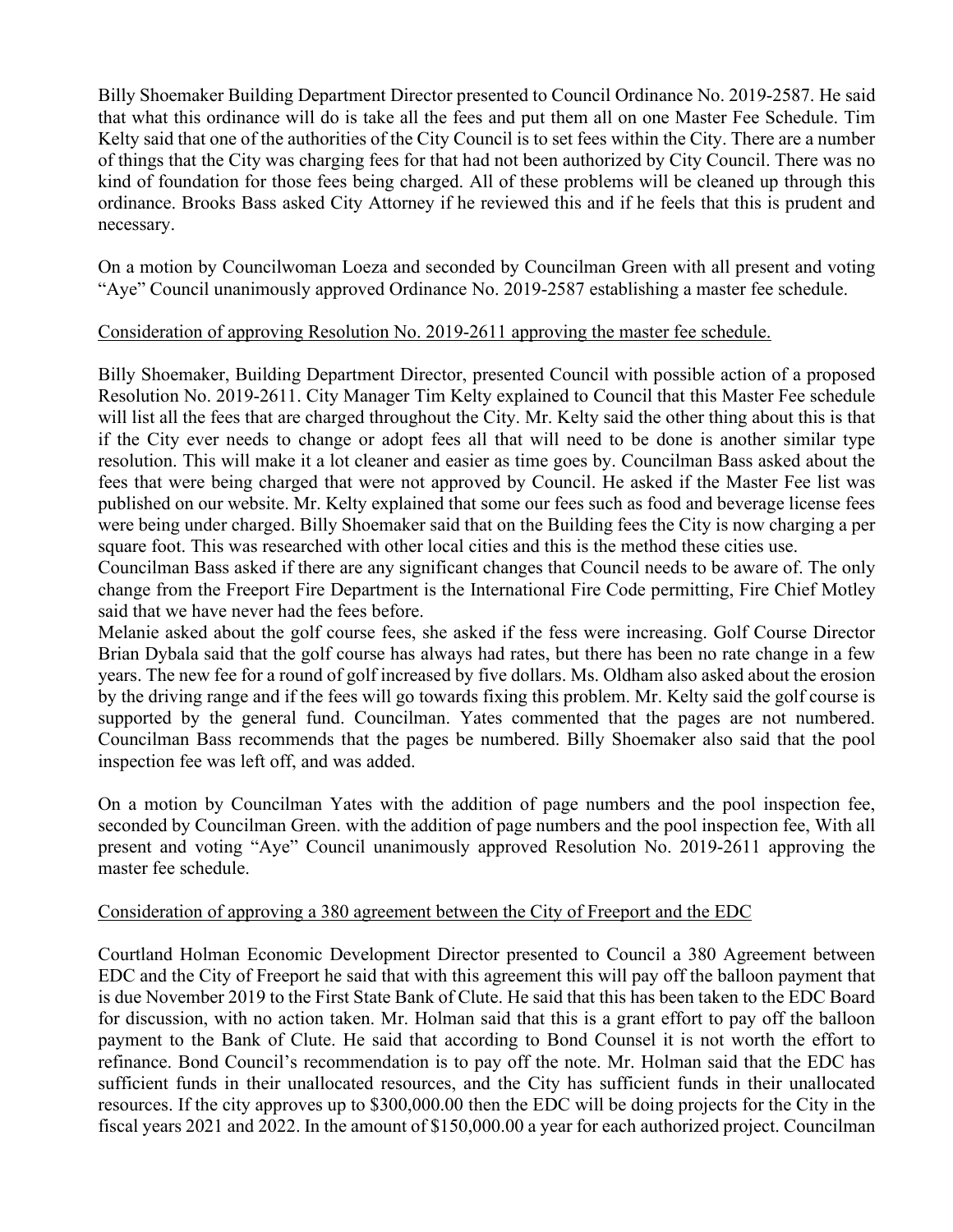Bass asked what an authorized project would consist of. Mr. Holman said, street, sewer and water, and infrastructure. Melanie Oldham asked what guarantee the public will have that these projects would be completed. She asked who will be making sure that these projects are being enforced. Mr. Kelty said that it would be him, the City Manager. Councilman Green asked how we found ourselves in this position. Mr. Kelty said that this money was actually for the Marina Project. Councilman Green asked if the EDC was making these payments, is this in the EDC budget. Councilman Green requested that this item be tabled and discussed in Executive Session. Melanie Oldham asked if the Bond Council would be invited at some point since Chris Duncan represents both the City and the EDC. Councilman Bass asked if there would be an immediate danger to the budget of the EDC if this does not get approved tonight. The balloon payment is due November 21, 2019.

On a motion by Councilman Green and seconded by Councilman Yates with all present and voting "Aye" Council unanimously tabled approving the 380 agreement between the City of Freeport and the EDC until the next Council meeting.

# **WORK SESSION:**

Councilman Green spoke about the pot holes need to be worked on. He said that  $2<sup>nd</sup>$  Street looks terrible, it needs to be mowed. He also said that he had a couple employees who talked with him about the transition over the City's payroll for employees, he said that he thinks it was just a misunderstanding and he was unable to answer the question to the employees.

Councilman Bass said that he spoke to City Manager Tim Kelty about Pecan Street from 8th down to the school, he said that they have most of the concrete done. He said that they will be looking into the time frame of the contracts, he thinks on a personal stand point this is taking too long. This is a main way for kids to get to Freeport Elementary. He thinks that in future projects that we have provisions. He also said going back to the tabled item he wants to make sure that everyone understands that we are not tabling to have a back room discussion, but to make sure that everyone has understanding on this issue for the next discussion. This not something that will come up in executive session but is something that will come up before the people of the City of Freeport.

Councilwoman Loeza had nothing to discuss.

Councilman Yates had nothing to discuss.

City Manager Tim Kelty said that he and Assistant City Manager Stephanie Russell went to a seminar. He said that they got some really good information about funding. He said that he spoke to the General Land office at the TML conference about funding for the Golf Course. He said that he would like Brian Dybala to meet with the rest of Council and share what was brought up.

#### Update on reports / concerns from Department heads

Brian Dybala, Director of Freeport Golf Course said that the erosion has been surveyed and he said that holes ten and eleven that run along the river. He said that number eleven hole is starting to lose river bank. He said that they have lost about five feet in over the last month. He said that the irrigation lines were brought in about ten to twelve feet after Harvey, and this is already exposed. Mr. Kelty said that he has asked Freese and Nichols to bring in some emergency measures. He said that we will start losing the fairway if we don't do something quickly. He also said that this is something that has to be permitted through Army Core of Engineers. Melanie Oldham asked who will pay for this. Councilman Bass suggested to Brian to reach out to Freese and Nichols and reach out to other companies as well. Brian